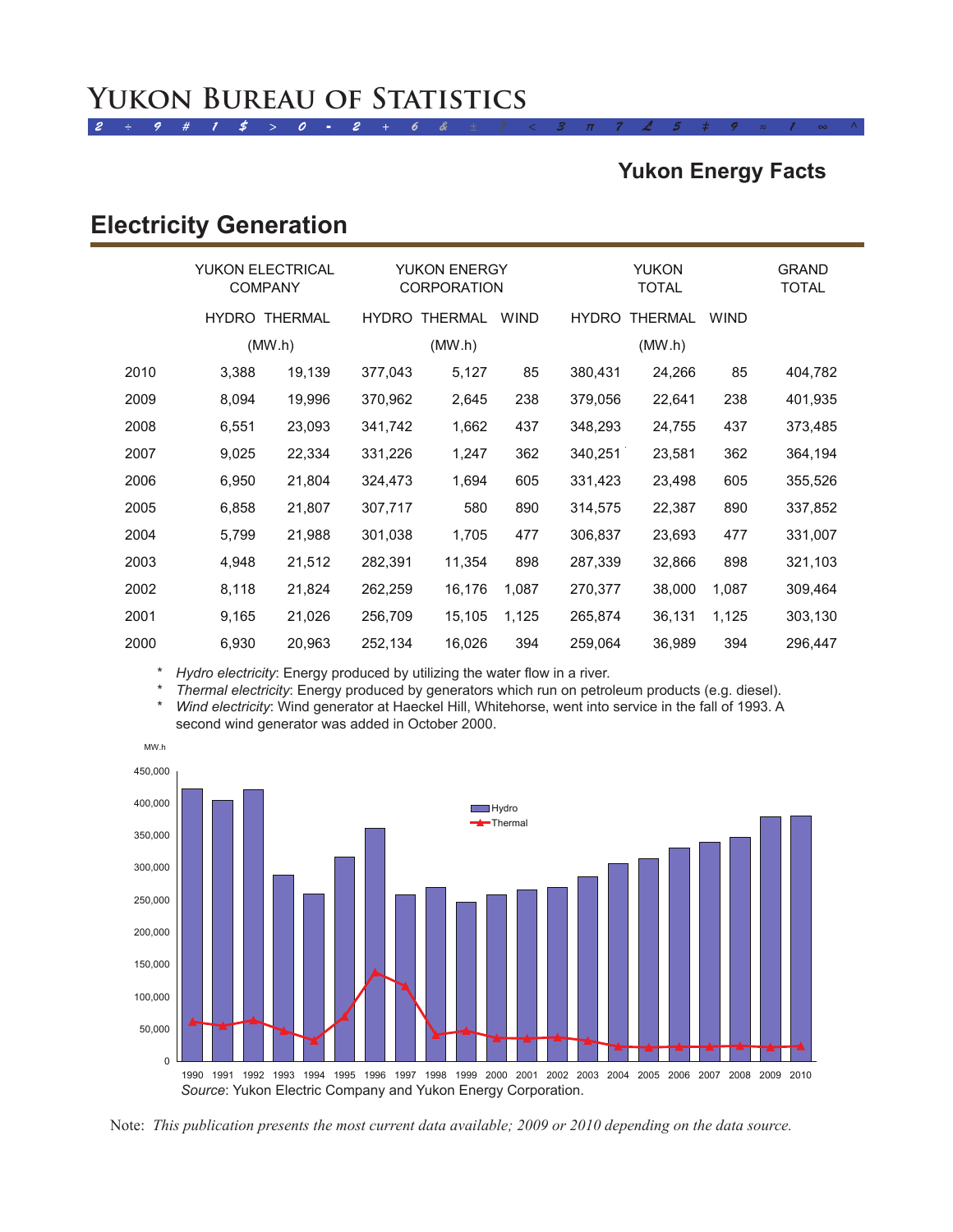## **Electricity Cost and Consumption**

|            | Average          |          | Consumption         |       | <b>Consumer Cost</b> |       |
|------------|------------------|----------|---------------------|-------|----------------------|-------|
|            | Annual Bill (\$) |          | Per Customer (KW.h) |       | Per KW.h (cents)     |       |
|            | Canada           | Yukon    | Canada              | Yukon | Canada               | Yukon |
| 2009       | 1,183.41         | 1,245.39 | 12,465              | 9,978 | 9.49                 | 12.48 |
| 2008       | 1.127.75         | 1,146.68 | 12,439              | 9,930 | 9.07                 | 11.55 |
| 2007 $(r)$ | 1,122.69         | 1.109.10 | 12,781              | 9,600 | 8.78                 | 11.55 |
| 2006       | 1.015.23         | 1.129.15 | 11,575              | 9.679 | 8.77                 | 11.67 |
| 2005       | 1.020.43         | 1.053.30 | 12,266              | 9,157 | 8.32                 | 11.50 |
| 2004       | 1.006.53         | 1.045.19 | 12,431              | 9,102 | 8.10                 | 11.48 |
| 2003       | 959.81           | 1.085.77 | 12,409              | 9,290 | 7.73                 | 11.69 |
| 2002       | 950.43           | 1.051.87 | 12,246              | 9.339 | 7.76                 | 11.26 |
| 2001       | 905.81           | 1.033.32 | 12,133              | 9,352 | 7.47                 | 11.05 |
| 2000       | 887.91           | 1,388.28 | 11,950              | 9,761 | 7.43                 | 14.22 |
| 1999       | 881.90           | 1,253.84 | 11,996              | 9,702 | 7.35                 | 12.92 |

#### Residential/Agricultural Customers

The average annual electricity bill inYukon was \$1,245.39 in 2009,anincreaseof\$98.71,or 8.6%, from 2008. Comparing Yukon to Canada, Yukon's average is \$61.98, or 5.2%, higher than the Canadian average of \$1,183.41. On average, Yukoners consume annually 9,978KW.h of electricity, 20.0% less than the Canadian average of 12,465 KW.h.

*Source*: Statistics Canada, special tabulation

## **Annual Electricity Bill**

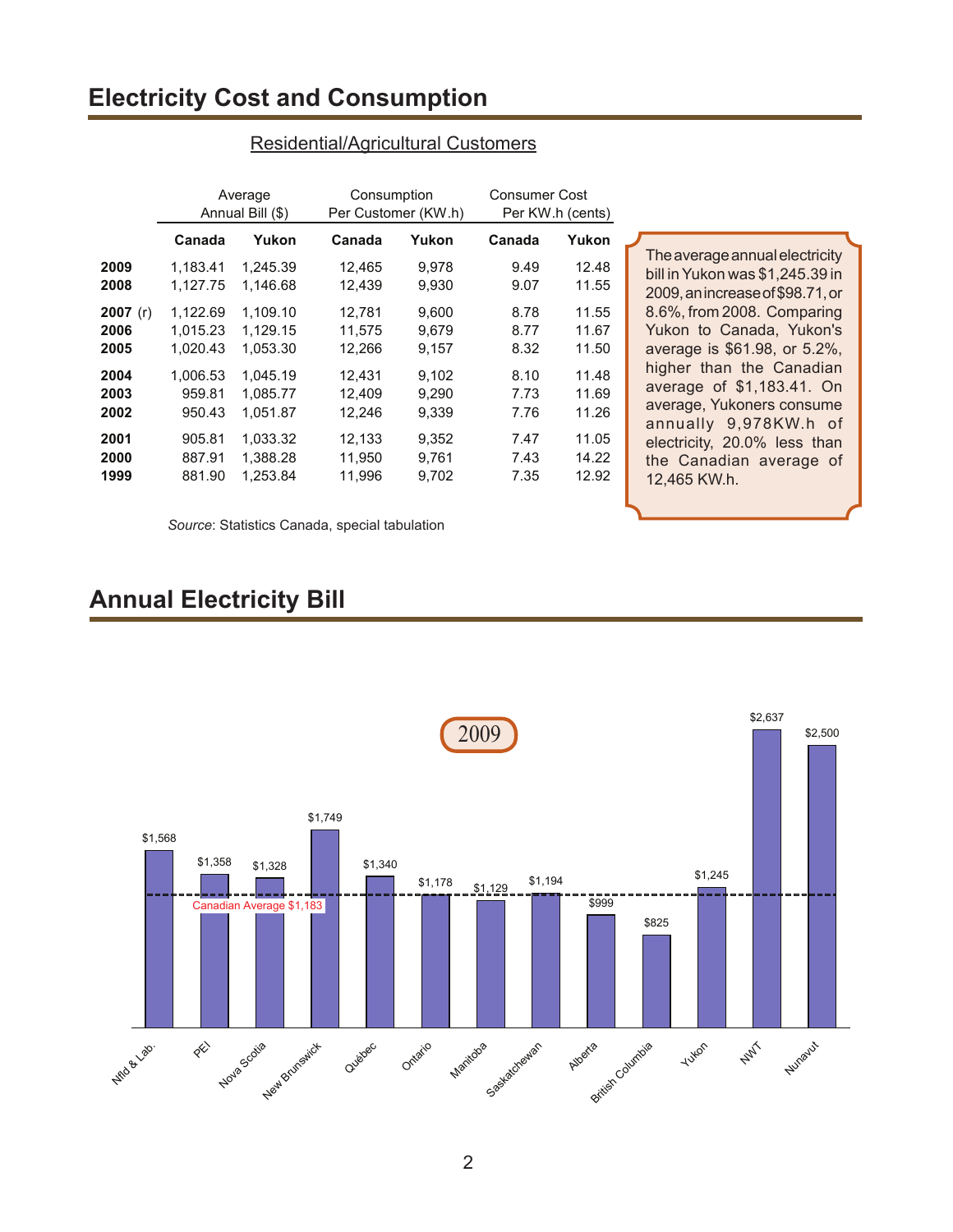Industry (*Mining* combined with *Commercial and Other Institutional*) accounted for more than half (51%) of all electricity distributed in Yukon in 2009. *Mining* accounted for 7% of electricity produced in 2009, up from 1% in 2008. Usage by residential customers totalled 143,296 megawatt-hours and accounted for 36% of electricity distributed in 2009.



*Source*: Statistics Canada, special tabulation.

# **Heating Equipment and Fuel**

Nationally, approximately half of all households were heated by natural gas in 2009, while the majority of Yukon households (62.5%) are heated by heating oil. In Canada overall, 36.6% of households use electricity as their primary source of heat while only 16.3% of Yukon households do. Hot air furnaces were the most common principal heating equipment for both Canada and Yukon in 2009.

| 2009                               | Canada | Yukon | Whitehorse |
|------------------------------------|--------|-------|------------|
|                                    |        |       |            |
| <b>Principal Heating Equipment</b> |        |       |            |
| Steam or hot water furnaces        | 13.7   | 13.6  | 13.7       |
| Hot air furnaces                   | 49.7   | 55.7  | 54.4       |
| Heating Stoves <sup>1</sup>        | 4.2    | 15.7  | F          |
| Electric Heating <sup>2</sup>      | 32.4   | 14.9  | 17.7       |
| Other $3$                          | F      | F     | F          |
| <b>Prinicipal Heating Fuel</b>     |        |       |            |
| Oil or other liquid fuel           | 8.4    | 62.5  | 60.4       |
| Natural gas                        | 49.2   | F     | F          |
| Propane                            | 1.0    | F     | F          |
| Electricity                        | 36.6   | 16.3  | 19.4       |
| Wood                               | 4.3    | 16.7  | 14.6       |
| Other                              | 0.6    | F     | F          |

1. Heating stoves are localized heating units with no central distribution system to other parts of the house (e.g., oil space heater, gas space heater, wood stoves).

2. Includes permanently installed baseboard electric heating and other types such as floor or ceiling heating wires in all or most rooms.

3. Includes cookstoves and any other type of heating equipment not otherwise listed.

 $F =$  too unreliable to be published.

*Source*: Statistics Canada, Survey of Household spending, 2009, CANSIM table 203-0019.